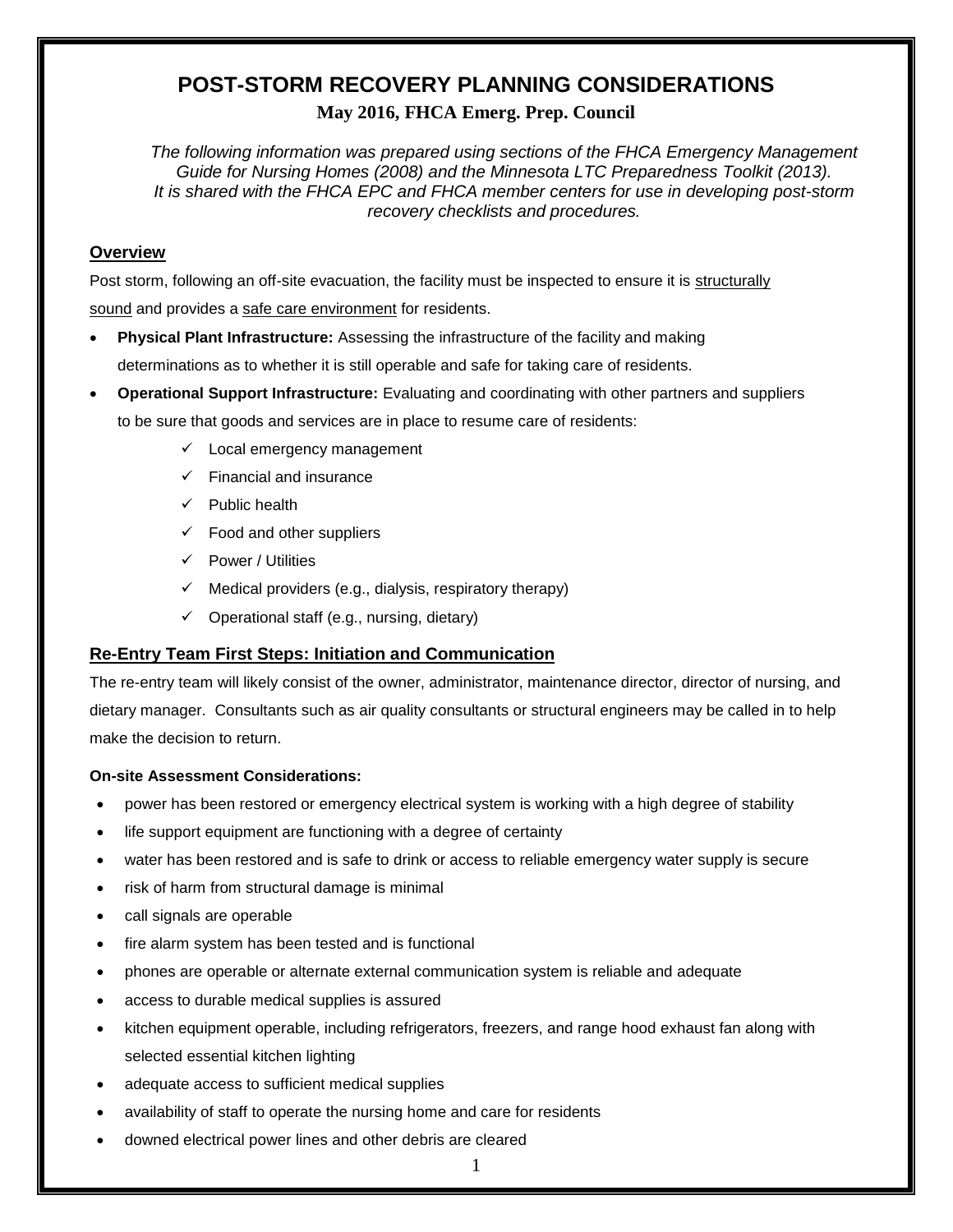#### **Inspecting for Indoor Air Quality**

If the nursing home has had a prolonged power outage, structural damage, or water damage to the interior floor, wall, or ceiling surfaces, there is cause for concern that the indoor air quality may be compromised. If the facility has had power outages resulting in loss of air conditioning for more than 32 hours or has had water intrusion, certain steps should be taken to insure the indoor air quality has not adversely effected the care environment:

- Retain an indoor air quality consultant/contractor with the following qualifications:
	- o degreed microbiologist or mycologist,
	- o certified industrial hygienist trained in Indoor Air Quality
	- o assessment principals, or
	- o microbial remediation specialist with recognized expertise and knowledge in Indoor Air Quality and mold remediation.
- Such professionals shall have expertise in designing mold sampling protocols, sampling methods, and interpretations of laboratory results.
- The retained professional shall prepare a certified report containing the survey data, method(s) of survey, instrumentation utilized to obtain data, conclusions, and recommendations for remedial actions.
- At the conclusion of the remedial work for the affected area(s), daily monitor readings (air monitoring and moisture monitoring should show that building materials stay dry) shall be performed and recorded for a minimum of seven consecutive days after an acceptable reading has been obtained.
- Desiccant air dryers shall be used to thoroughly dry all parts of the building that have had water intrusion. The use of air fans shall not be considered to be acceptable if mold growth is observed.
- All building materials that have been wetted and proven to have mold growth shall be completely removed from the facility using the appropriate containment techniques and personal protective equipment. Potential removal areas will include walls, ceilings, and floors.
- The facility shall retain all data and test results for submittal and review by the state licensing entity

### **Recovery Checklists – Considerations & Tasks**

The following two lists outline suggested recovery considerations and tasks for LTC centers. This is not an allinclusive list, but rather a starting point to assist centers to develop their own procedures for recovery/re-opening. Considerations are presented in terms of assessments and tasks before re-opening as well as considerations for the process of re-opening.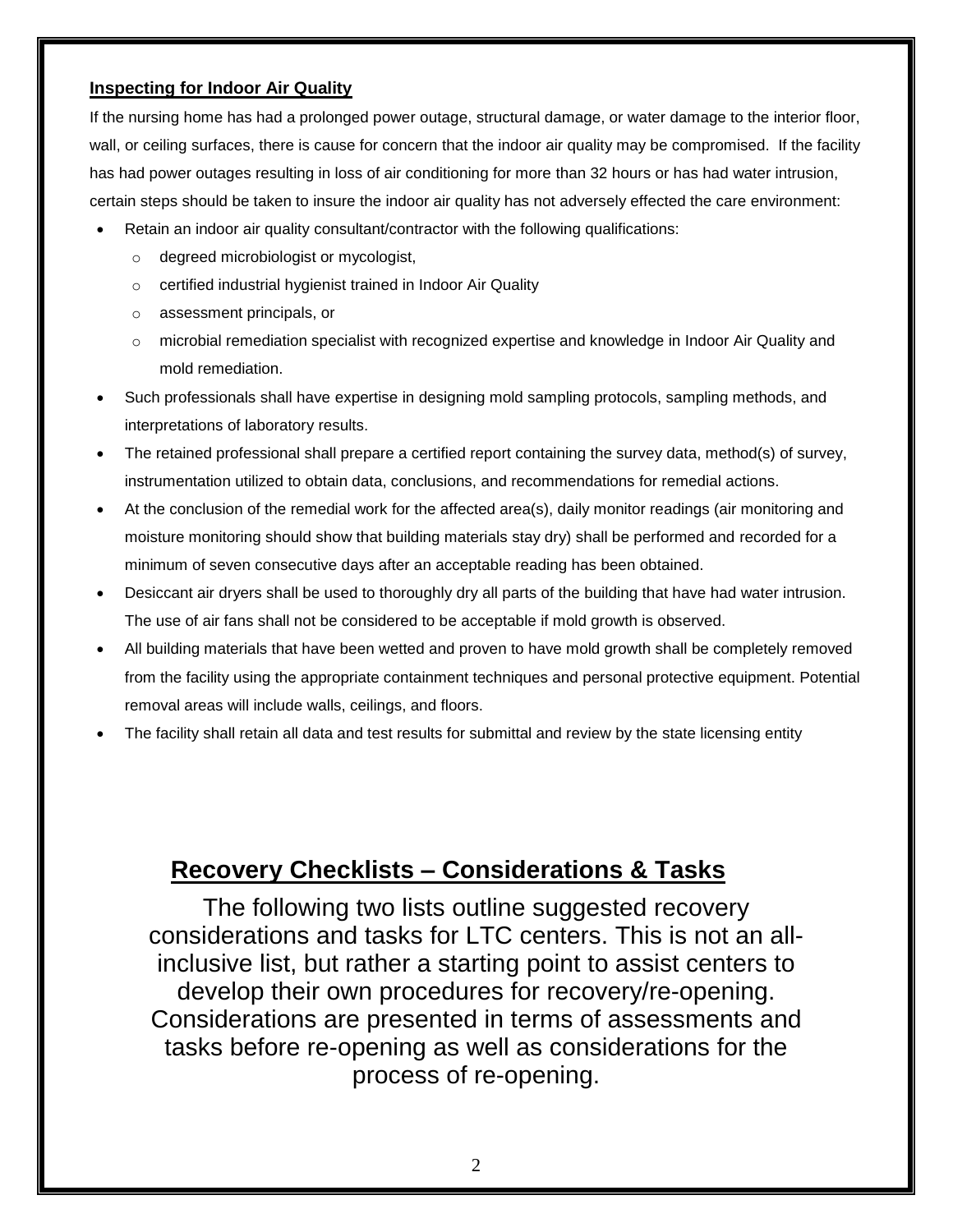# *Recovery Checklist – Considerations Prior to Re-opening*

| <b>Date</b><br><b>Completed</b> | <b>Initials</b> | <b>TASK</b>                                                                   |
|---------------------------------|-----------------|-------------------------------------------------------------------------------|
|                                 |                 | Recovery operations coordinated with county emergency management              |
|                                 |                 | agency.                                                                       |
|                                 |                 | Recovery operations coordinated with local jurisdictions/agencies to          |
|                                 |                 | restore normal operations.                                                    |
|                                 |                 | Recovery operations coordinated with authorities to perform search and        |
|                                 |                 | rescue if necessary                                                           |
|                                 |                 | Recovery operations coordinated with applicable jurisdiction to reestablish   |
|                                 |                 | essential services.                                                           |
|                                 |                 | Crisis counseling for provided residents/families as needed.                  |
|                                 |                 | Local and state authorities provided with a master list of displaced, injured |
|                                 |                 | or deceased residents.                                                        |
|                                 |                 | Next-of-kin notified of displaced, injured or deceased residents.             |
|                                 |                 | Insurance agent contacted.                                                    |
|                                 |                 | Inventory taken of damaged goods.                                             |
|                                 |                 | Protective measures taken for undamaged property, supplies and                |
|                                 |                 | equipment.                                                                    |
|                                 |                 | Access- safe access and egress assured for staff, deliveries, and             |
|                                 |                 | ambulances.                                                                   |
|                                 |                 | Building declared safe for occupancy by appropriate regulatory agency.        |
|                                 |                 | Building-Fire-fighting services available including sprinklers, standpipes,   |
|                                 |                 | alarms, etc.                                                                  |
|                                 |                 | Building-Pest control/containment procedures in effect.                       |
|                                 |                 | Building-Adequate environmental control systems in place.                     |
|                                 |                 | Internal communication system functional and adequate.                        |
|                                 |                 | Internal Communications- Emergency call system functional and                 |
|                                 |                 | adequate.                                                                     |
|                                 |                 | Internal Communications- Fire alarms system(s) functional and adequate.       |
|                                 |                 | Internal Communications- Notifications made to staff regarding status of      |
|                                 |                 | communication system(s).                                                      |
|                                 |                 | External Communications- functional to call for assistance (to fire, police,  |
|                                 |                 | $etc.$ ).                                                                     |
|                                 |                 | External Communications- Notifications made to staff regarding status of      |
|                                 |                 | communication system(s).                                                      |
|                                 |                 | Dialysis Patients- water supply and other system components adequate and      |
|                                 |                 | functional.                                                                   |
|                                 |                 | Dietary- adequate facilities, personnel $&$ supplies onsite.                  |
|                                 |                 | Dietary- adequate refrigeration for storage of food and dietary supplies.     |
|                                 |                 | Dietary- food approved for re-use by appropriate agency if applicable         |
|                                 |                 | Electrical Systems- Main switchboard, utility transfer switches, fuses and    |
|                                 |                 | breakers operational.                                                         |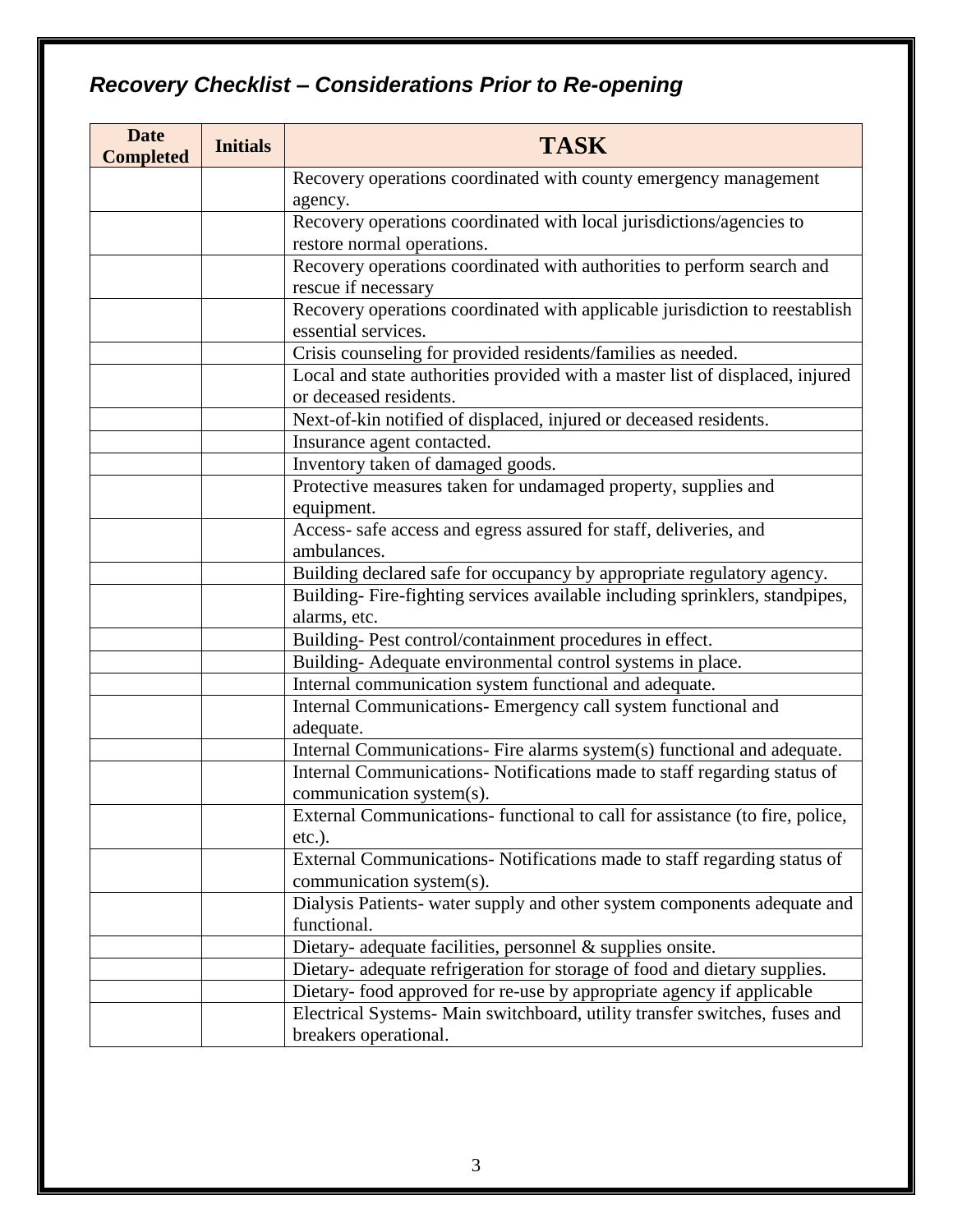| <b>Date</b><br><b>Completed</b> | <b>Initials</b> | <b>TASK</b>                                                                                                                                           |
|---------------------------------|-----------------|-------------------------------------------------------------------------------------------------------------------------------------------------------|
|                                 |                 | Electrical Systems- transformers reviewed.                                                                                                            |
|                                 |                 | Electrical Systems- emergency generators, backup batteries and fuel                                                                                   |
|                                 |                 | available where needed. Transfer switches in working order. Sufficient                                                                                |
|                                 |                 | fuel available for generators.                                                                                                                        |
|                                 |                 | Equipment & supplies located in flooded or damaged areas approved or                                                                                  |
|                                 |                 | not approved for reuse.                                                                                                                               |
|                                 |                 | Equipment & supplies- including oxygen- adequate available onsite.                                                                                    |
|                                 |                 | Equipment $&$ supplies-plan in place to replenish.                                                                                                    |
|                                 |                 | Equipment & supplies-equipment inspected and cleared prior to patient                                                                                 |
|                                 |                 | use.                                                                                                                                                  |
|                                 |                 | Equipment $\&$ supplies- ability to maintain patient care equipment that is in<br>use.                                                                |
|                                 |                 | Equipment & supplies-flashlights and batteries (including radio and<br>ventilator batteries) available.                                               |
|                                 |                 | Facilities/Engineering-Cooling Plant operational                                                                                                      |
|                                 |                 | Facilities/Engineering-Heating Plant operational                                                                                                      |
|                                 |                 | Facilities/Engineering- Distribution System (ductwork, piping, valves and                                                                             |
|                                 |                 | controls, filtration, etc.) operational.                                                                                                              |
|                                 |                 | Facilities/Engineering- Treatment Chemicals (Water treatment, boiler<br>treatment) operational.                                                       |
|                                 |                 | Infection Control-Procedures in place to prevent, identify, and contain<br>infections and communicable diseases.                                      |
|                                 |                 | Infection Control-Procedures and mechanisms in place to isolate and<br>prevent contamination from unused portions of facility.                        |
|                                 |                 | Infection Control- adequate staff and resources to maintain a sanitary<br>environment.                                                                |
|                                 |                 | Infection Control- process in place to segregate discarded, contaminated<br>supplies, medications, etc. prior to reopening of facility.               |
|                                 |                 | Info. Technology /Medical Records – systems or backup systems in place.                                                                               |
|                                 |                 | Management- adequate management staff available                                                                                                       |
|                                 |                 | Personnel- adequate types and numbers available.                                                                                                      |
|                                 |                 | Security- adequate staff available.                                                                                                                   |
|                                 |                 | Security- adequate systems available.                                                                                                                 |
|                                 |                 | Waste Management- System in place for trash handling.                                                                                                 |
|                                 |                 | Waste Management- System in place for handling hazardous and medical                                                                                  |
|                                 |                 | waste.                                                                                                                                                |
|                                 |                 | Water systems- potable water for drinking, bathing, dietary service, patient<br>services.                                                             |
|                                 |                 | Water systems- sewer system adequate                                                                                                                  |
|                                 |                 | Water systems- available and operational for fire suppression                                                                                         |
|                                 |                 | Hazard evaluation conducted prior to re-entry, to include potential                                                                                   |
|                                 |                 | structural damage, environmental concerns and items that can affect staff,<br>volunteers, residents and appropriate personnel, coordinated with AHCA. |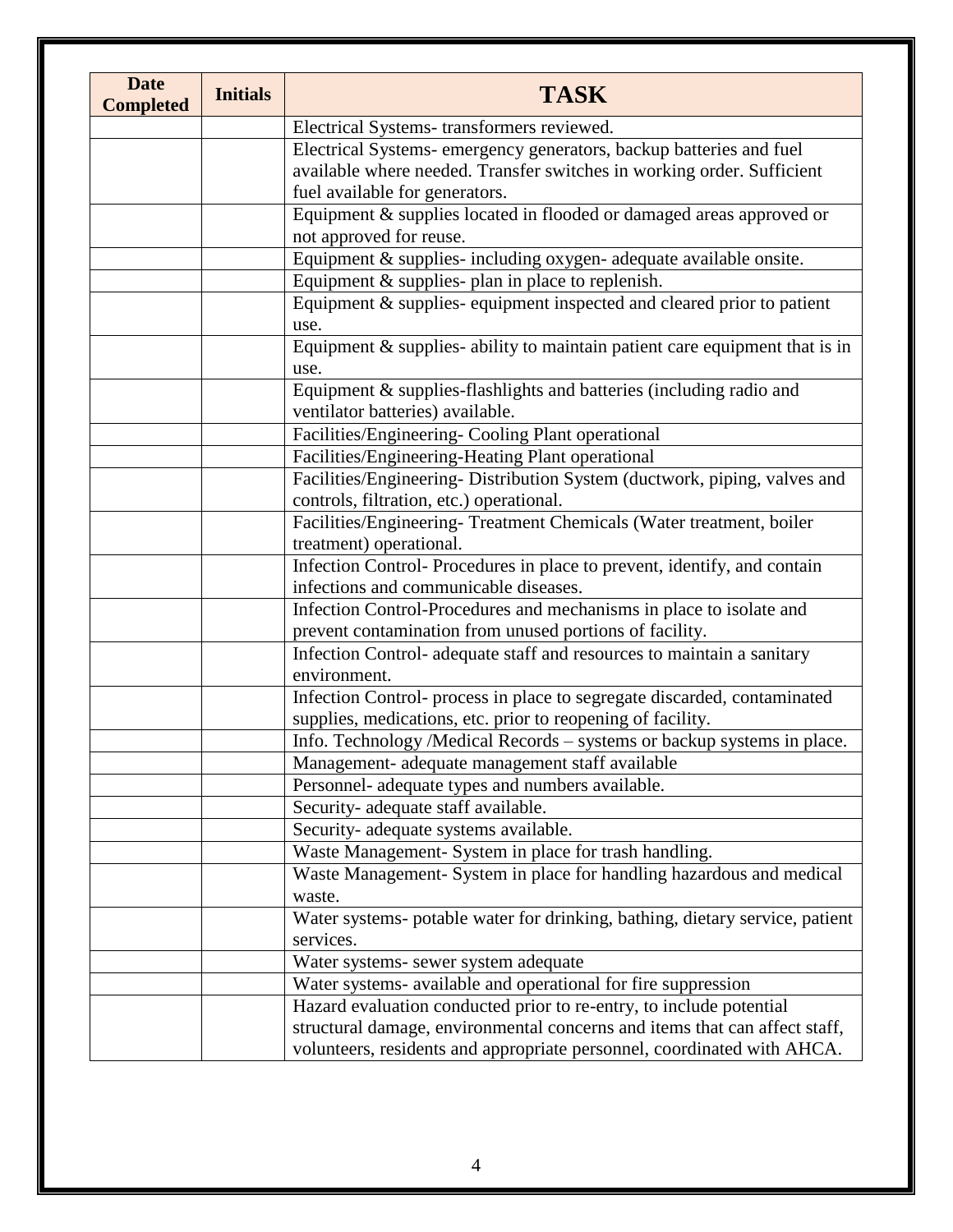# *Recovery: Considerations regarding re-opening the acility*

| <b>Date</b><br><b>Completed</b> | <b>Initials</b> | <b>TASK</b>                                                                  |
|---------------------------------|-----------------|------------------------------------------------------------------------------|
|                                 |                 | Repairs and maintenance complete                                             |
|                                 |                 | Emergency exits, fire extinguishers, carbon monoxide detectors, smoke        |
|                                 |                 | alarms and other critical systems are working                                |
|                                 |                 | Back-up generator working                                                    |
|                                 |                 | Air conditioning/heat working                                                |
|                                 |                 | Adequate, rested staff available                                             |
|                                 |                 | Disaster behavioral health - counselors available to staff and residents     |
|                                 |                 | Adequate medical, clinical, personal care, food and water, and building      |
|                                 |                 | supplies delivered and available                                             |
|                                 |                 | AHCA has authorized re-entry                                                 |
|                                 |                 | Residents' families notified of re-opening                                   |
|                                 |                 | Local authorities (police and fire) notified<br>State authorities notified   |
|                                 |                 | Check to see if other services in community are up and running such as local |
|                                 |                 | hospital and pharmacy                                                        |
|                                 |                 |                                                                              |
|                                 |                 |                                                                              |
|                                 |                 |                                                                              |
|                                 |                 |                                                                              |
|                                 |                 |                                                                              |
|                                 |                 |                                                                              |
|                                 |                 |                                                                              |
|                                 |                 |                                                                              |
|                                 |                 |                                                                              |
|                                 |                 |                                                                              |
|                                 |                 |                                                                              |
|                                 |                 |                                                                              |
|                                 |                 |                                                                              |
|                                 |                 |                                                                              |
|                                 |                 |                                                                              |
|                                 |                 |                                                                              |
|                                 |                 |                                                                              |
|                                 |                 |                                                                              |
|                                 |                 |                                                                              |
|                                 |                 |                                                                              |
|                                 |                 |                                                                              |
|                                 |                 |                                                                              |
|                                 |                 |                                                                              |
|                                 |                 |                                                                              |
|                                 |                 |                                                                              |
|                                 |                 |                                                                              |
|                                 |                 |                                                                              |
|                                 |                 |                                                                              |